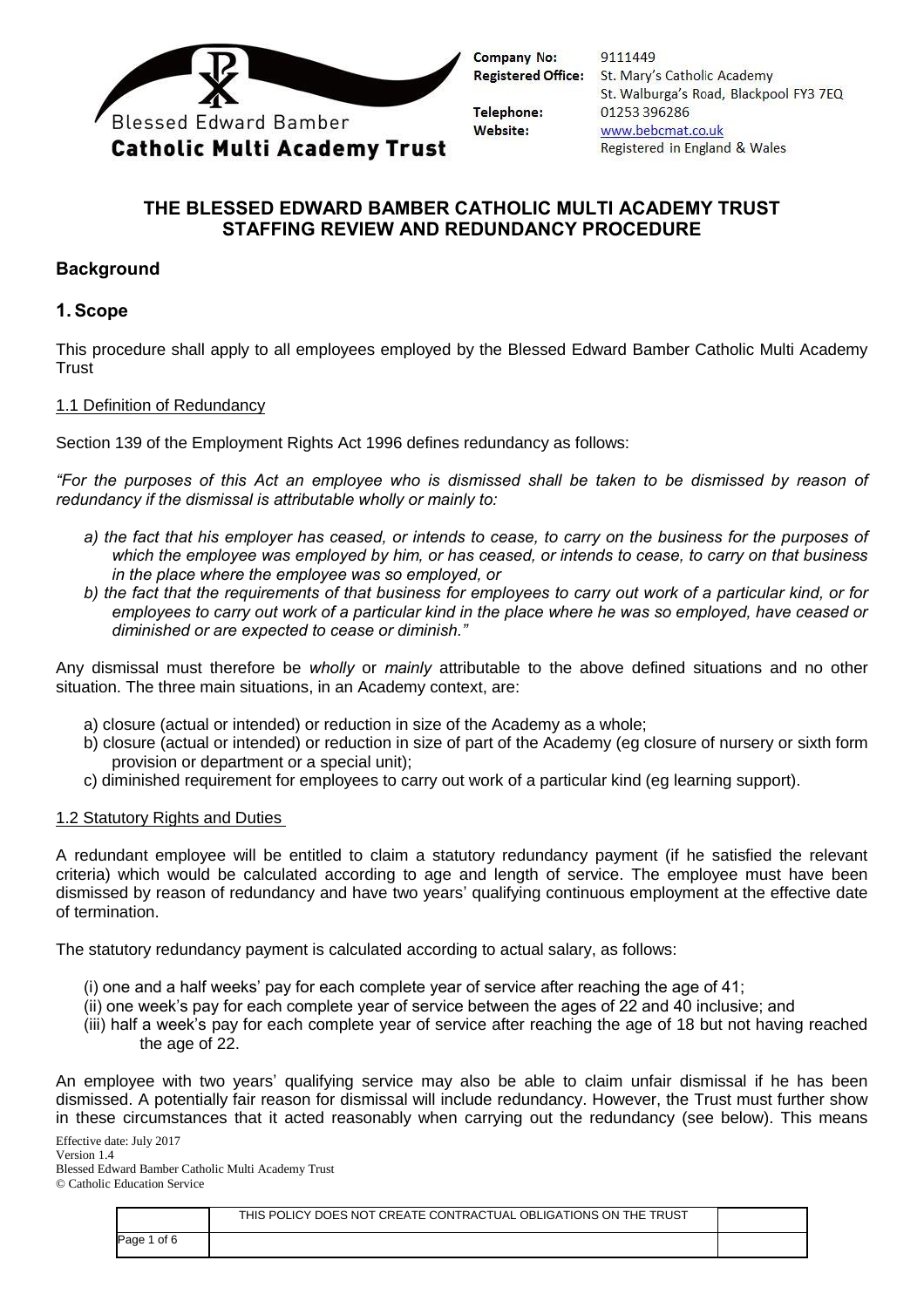showing that the employee was warned as soon as possible about the impending redundancy, that they were consulted and were selected fairly. They should also have been offered suitable alternative employment if this was available.

All employees have the right to consult their union or professional association. The Trust will also work with recognised trade union representatives throughout the process.

#### 1.3 Contractual Rights

A dismissed employee is entitled to receive notice of his dismissal. A redundancy situation is no different from any other dismissal in this respect. Notice will either be contractual or statutory (ie it will be statutory where the contractual notice is less than the statutory minima or where no notice is specified).

Where the correct period of notice is not given, the employee will be entitled to a payment in lieu of notice comprising salary and other contractual benefits.

### **2. Policy**

The Trust recognises that all the employees can only perform their duties efficiently and effectively within a framework of confidence. The Trust will undertake at all times to use reasonable endeavours through forward planning and sound financial management to maintain security of employment. However, the Trust also has other duties and objectives with which it must comply and in particular, it will ensure that Academies within the Trust operate within their respective budgets as far as practicable. The Trust recognises that budgetary changes with significant implications may be outside its control but will seek to identify any budgetary shortfalls at the earliest possible opportunity. Where it anticipates problems, the Trust may seek advice from the Diocesan Schools Commission.

The Trust recognises the length of time needed to complete the redundancy process. In a normal Academy planning cycle, wherever possible, the Trust will start the process at the beginning of the Spring Term to enable notices for teachers to be given by 31 May to take effect on 31 August (ie the normal contractual date for departure). The termination dates for support staff are not restricted to the ends of terms.

This Policy and Procedure is designed to:

- a) ensure fairness and equity at all stages;
- b) maintain relationships through consultation and communication;
- c) avoid compulsory redundancies;
- d) avoid prejudicing the future employment prospects of employees nominated as redundant.

#### **3. Procedure**

#### 3.1. Strategies for Avoiding Compulsory Redundancies

The Trust will consider the following options in determining whether compulsory redundancies may be necessary.

- a) Are there any volunteers for redundancy?
- b) Reviewing the continued need for temporary and casual contracts, the use of contract and supply staff and considering the non-renewal of these contracts or a reduction in usage to reduce budget spend?
- c) Are there any opportunities to redeploy staff to vacancies elsewhere in the Trust, subject to their suitability for the post?
- d) Can staff be retrained to perform other roles in the Academy or elsewhere in the Trust?
- e) Is the position likely to change through 'natural wastage' of other kinds, eg staff resigning to take up employment elsewhere.

|             | THIS POLICY DOES NOT CREATE CONTRACTUAL OBLIGATIONS ON THE TRUST |  |
|-------------|------------------------------------------------------------------|--|
| Page 2 of 6 |                                                                  |  |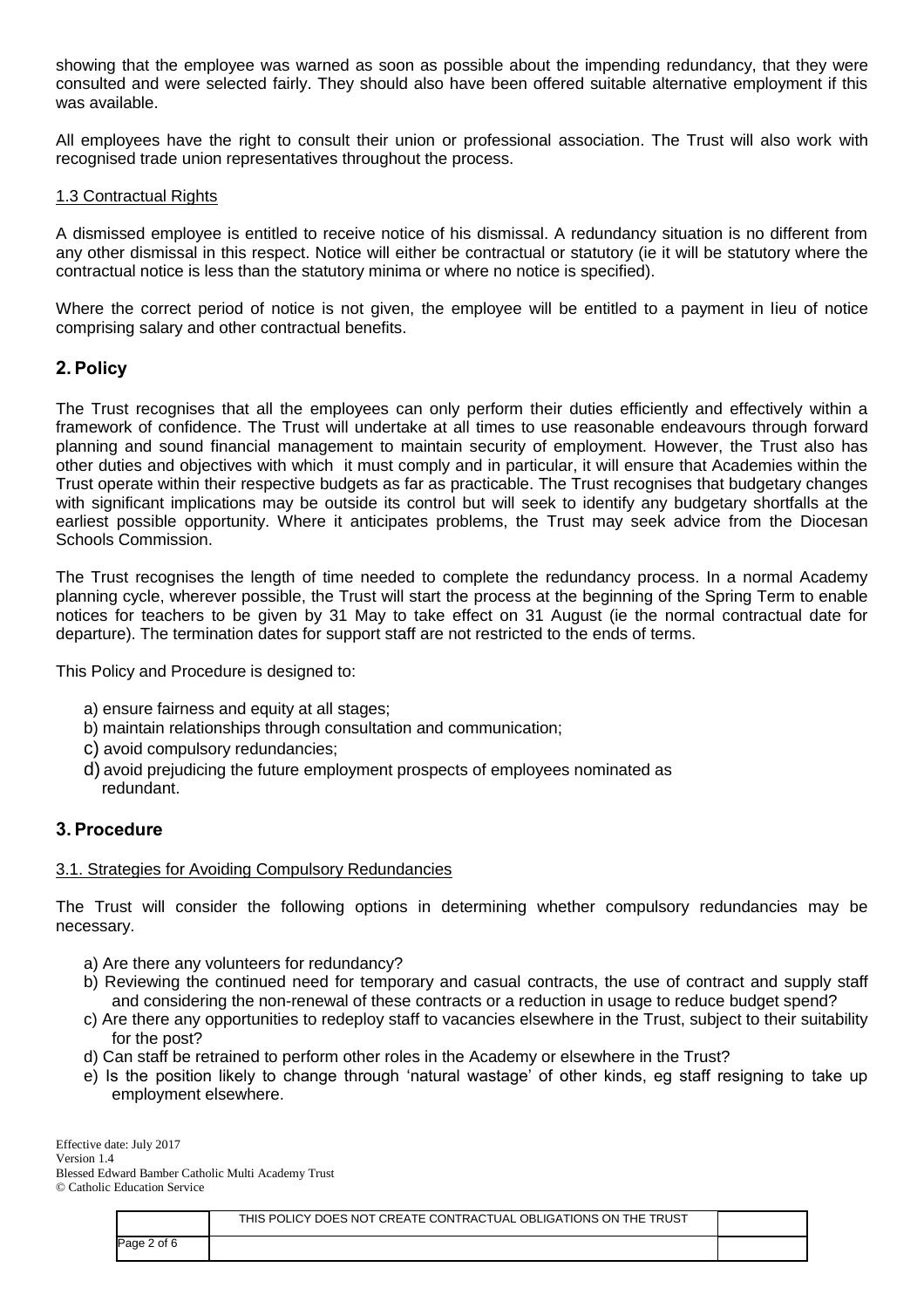f) Is there potential for and possibility of 'Job Sharing', part time working including the possibility of phased retirement where appropriate?

Staff will be notified as soon as it appears that a potential redundancy situation may exist. Consultation will take place as soon as is practicable and a senior member of the management team, usually the Headteacher will be assigned to deal with queries and concerns.

The Trust will endeavour to adopt an overall management approach, which recognises the genuine fears and concerns of staff and responds accordingly.

#### 3.2. Identification that a Potential Redundancy Situation Exists

The Headteacher will gather all the relevant information to determine whether a redundancy situation exists. This will include but is not limited to:

- the budget statement;
- pupil forecasts;
- costs of current resources;
- staffing structures;
- curriculum plans;
- •a report on other needs elsewhere within the Academy in question and across the Trust generally;
- the applicability of strategies to avoid compulsory redundancies.

The Headteacher will discuss these with the CEO/Executive Director and the Diocesan School's Commission, as necessary.

The Headteacher will submit a report on the data and his findings to the CEO/Executive Director.

#### 3.3. Preliminary Action on Determination of a Potential Redundancy Situation

Where the CEO/Executive Director believes that a potential redundancy situation exists, he will inform the Board of Directors, prior to instructing the Headteacher to commence early consultation with staff and recognised trade unions.

The CEO/Executive Director will in conjunction with the Headteacher:

- inform staff and seek voluntary solutions to overstaffing
- inform recognised trade union representatives

In the event that the need for redundancy cannot be resolved through voluntary measures, then there will be formal consultation with the recognised trade unions conducted by the CEO/Exec Director. As part of this formal consultation with recognised trade unions the CEO/Executive Director will consult with trade unions on an appropriate set of fair and objective selection critieria and process.

#### 3.4. Announcing the Redundancy Situation

The Headteacher should tell staff why there is a redundancy situation and what efforts have been made to prevent it. As soon as it becomes clear, they should also be told the number of staff who will be at risk of redundancy and the selection procedure that will apply. Staff should also be advised of the redundancy timetable.

The Headteacher must consider and record representations made by staff and the trade unions with regard to the proposed redundancies and genuinely consider these.

#### 3.5. Selecting the Staff

|             | THIS POLICY DOES NOT CREATE CONTRACTUAL OBLIGATIONS ON THE TRUST |  |
|-------------|------------------------------------------------------------------|--|
| Page 3 of 6 |                                                                  |  |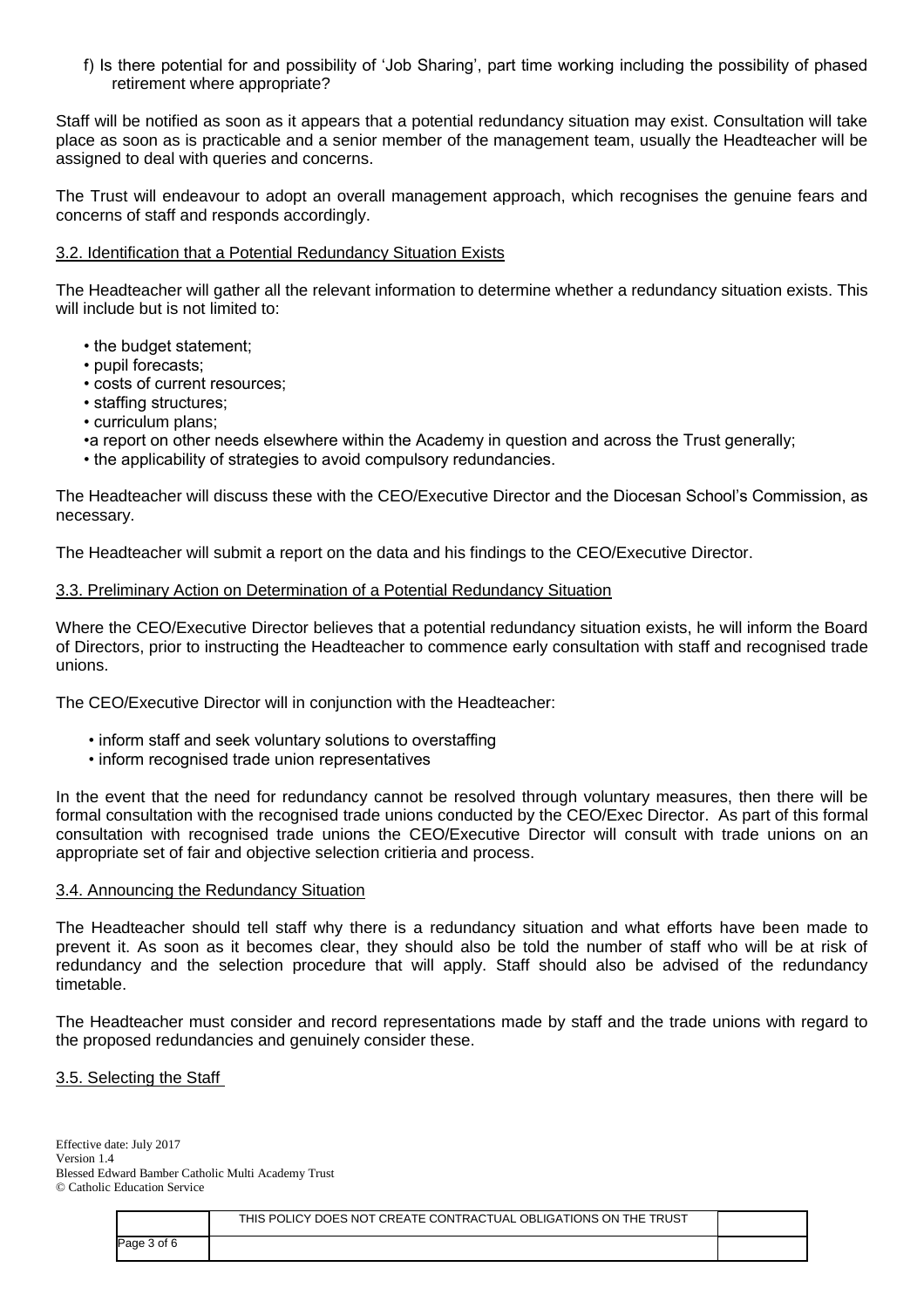Where there are not enough volunteers for redundancy, the CEO/Executive Director will select individual members of staff. Some staff will be 'self selecting' because they may be the only people performing the function identified as ceasing or their work will diminish, for example, where a member of staff provides support to an individual as part of an Education Health Care Plan.

Where there is a pool of staff at risk, selection will be in accordance with previously identified selection criteria.

The criteria must be objective and should be reasonably and fairly applied. The Trust will be careful to ensure that the pool of employees to whom the criteria are applied is fairly defined.

The chosen selection criteria must be capable of objective substantiation and of being backed up with evidence and data, for example, performance and attendance records. In consultation with the recognised trade unions, the Trust will apply the following selection criteria:

- (a) Curriculum, pastoral and organisational needs of the respective Academy and the Trust will be clearly identified;
- (b) Qualifications and relevant experience of staff, together with skills will be clearly identified, eg, qualifications; particular subject expertise; flexibility across subject areas as demonstrated either by current actual teaching and/or qualifications and/or past actual teaching; qualifications or experience in relevant subject areas; qualifications or experience to teach certain levels and additional relevant qualifications/training. This list is not conclusive but shows examples of factual matters capable of verification that may be applied in assessing the current staffing resources.
- (c) The needs of the Trust will be matched with the staff that are available using criteria under (b) above.
- (d) Attendance record
- (e) Disciplinary record
- (f) Capability and underperformance
- (g) If all else is equal, then employees will be interviewed to assess in order to select for redundancy.

Proposals based on the above criteria should be made by the CEO/Executive Director, for consultation with the recognised trade union(s).

The trade unions must be given a reasonable time in which to respond (usually three working weeks). In this policy "working day" means any day on which you would ordinarily work. In other words it may be different for teaching and non-teaching staff. It will be different for full-time and part-time employees. The CEO/Executive Director must consider any representations made by the trade unions/professional associations and respond formally in writing, giving a reason for any representation not accepted.

The headteacher will inform staff at risk by letter and supply them with a staff audit form and a copy of the selection criteria, for completion and return within one week. The letter to staff will also set out the next steps in the timetable of the redundancy procedure, including the date and time of the meeting at which staff preliminarily selected for redundancy will be able to make representations and be accompanied/represented by representatives of their trade unions should they wish. The unions should also be notified of the time and date of this meeting at this stage.

The staff audit forms should be returned to the Headteacher, who should check and confirm the details of each completed staff audit form.

The Headteacher should also anonymise the audit forms before passing them to the CEO/Executive Director. who will then select staff for redundancy, against the criteria.

Each employee selected for redundancy will be informed in writing, giving them notice that they have been selected, setting out the reasons for the decision and giving them the opportunity to make representations against the decision.

The time and date of the meeting at which representations may be made should have been notified to employees at risk of redundancy and to the relevant trade union representatives. The Diocesan Schools

|             | THIS POLICY DOES NOT CREATE CONTRACTUAL OBLIGATIONS ON THE TRUST |  |
|-------------|------------------------------------------------------------------|--|
| Page 4 of 6 |                                                                  |  |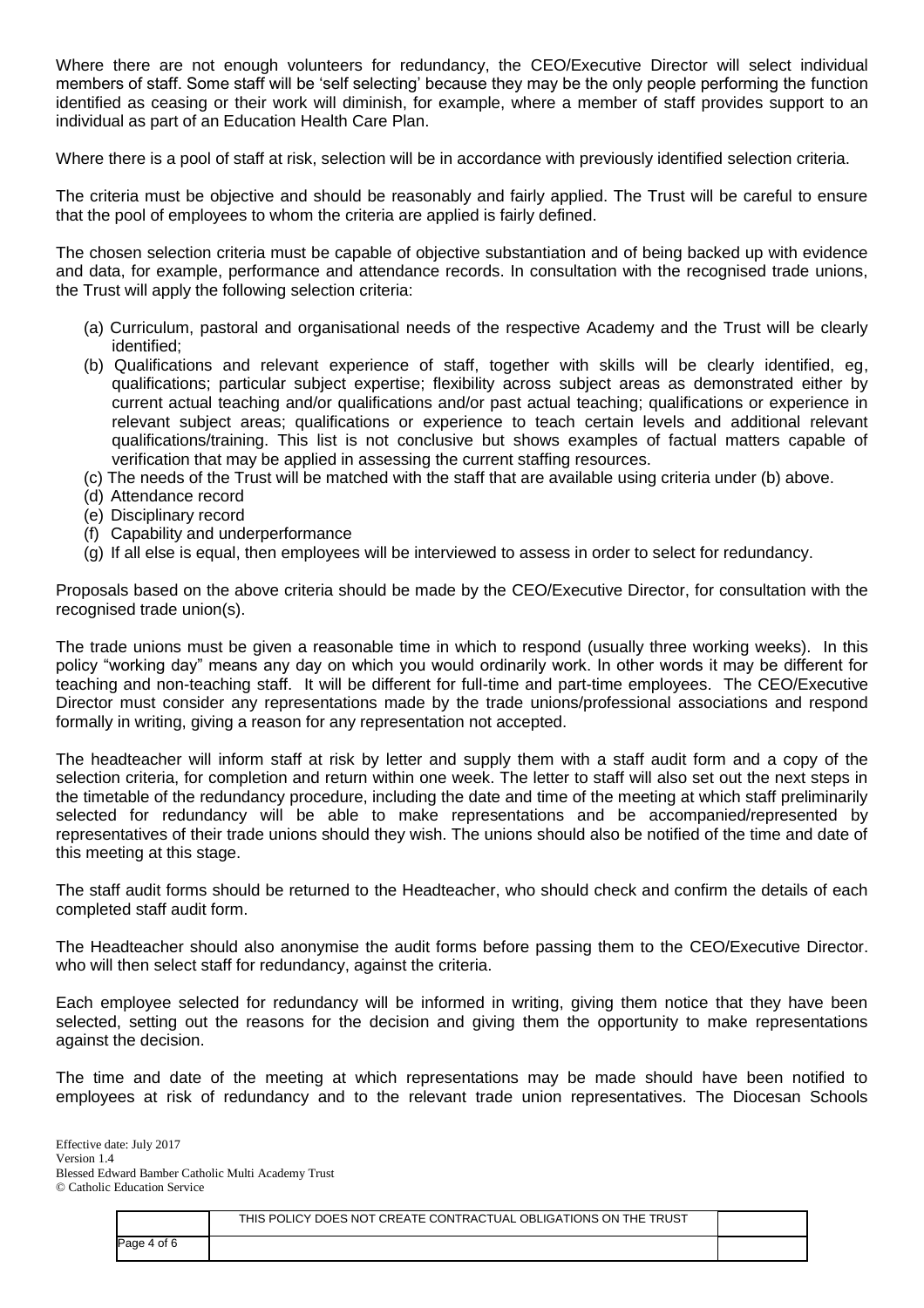Commission may be invited to give advice to the CEO/Executive Director and subsequently, at any meeting of the Trust Appeals Panel.

The letter confirming that the employee has been selected for redundancy will give clear details about the termination date and terms of redundancy, including entitlement to redundancy pay, together with any payments in lieu of notice; any payments due for holiday entitlements not given, not taken; any accrued pay up to the date of termination and any ex gratia payments. The letter should also set out their rights with regard to reasonable time off to attend interviews and to be given assistance in finding a new job, if this is possible. The Diocese will be informed, as it may be able to assist with redeployment into the Catholic sector .

The letter should also advise the employee that he may appeal to the Trust Appeals Panel, if he has an objection to having been selected for redundancy or if he feels that the redundancy is not appropriate. The procedure for appeals is set out in Appendix 1.

If there is no suitable alternative employment available elsewhere in the Academy or the Trust, the employee will be informed. If there is suitable alternative employment, the employee will be notified of the details and a firm offer will be made. Any vacancy which could be offered to the redundant employee will be offered for consideration, even if it appears to be of lesser status and salary.

If an employee accepts an offer of alternative work within the Trust, they are entitled to a trial period of four weeks to assess suitability. They must be told of this right in writing. If, during this period, they decide to leave the employee retains their right to severance payments (unless the refusal to accept the work is unreasonable and the job is deemed to be suitable). If the employee is to be retrained, the trial period may be extended by agreement..

The redundancy notice period is the time between the date when an employee received his formal notice of termination and the date on which his employment is to be terminated. All teachers shall be under a minimum of two months' notice, and in the Summer term, three months', terminating at the end of an Academy term, as defined in the Conditions of Service for Academy Teachers in England and Wales, ie 31 August, 31 December and 30 April. Where a teacher has been continuously employed for more than eight years he shall be entitled to receive additional notice, as specified in the Employment Rights Act 1996. All Headteachers shall be under a minimum of three months' notice and in the Summer term, four months', terminating at the end of a Academy term as defined above.

#### **4. REVIEW OF THIS PROCEDURE**

This procedure was first produced September 2014 and follows the principles set out in the Catholic Education Service (CES) policy and procedure for use in Catholic Voluntary Aided Schools and Academies in England. It will be kept under regular review and any proposed changes will be the subject of consultation with the recognised trade unions.

|             | THIS POLICY DOES NOT CREATE CONTRACTUAL OBLIGATIONS ON THE TRUST |  |
|-------------|------------------------------------------------------------------|--|
| Page 5 of 6 |                                                                  |  |